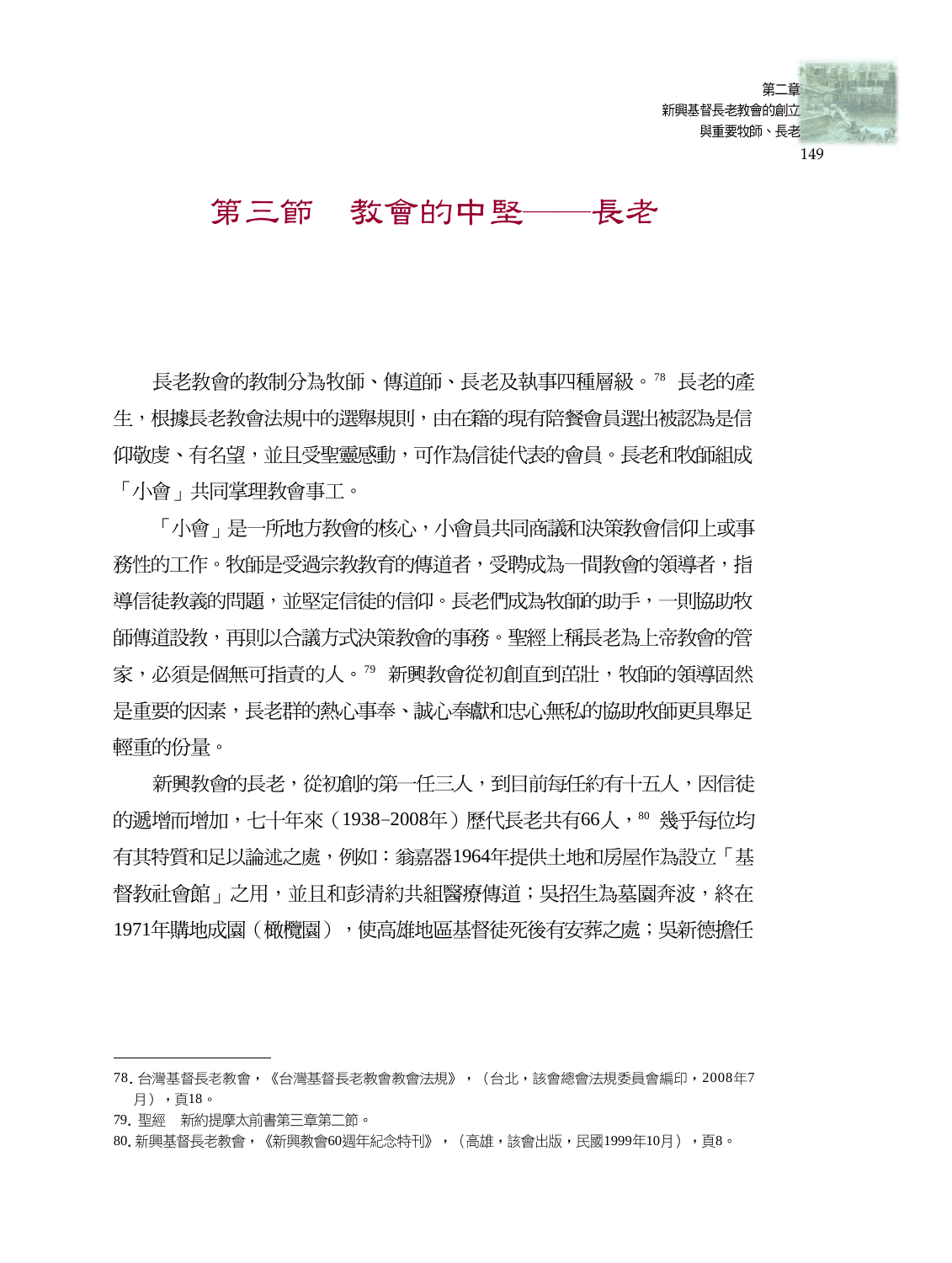

新興教會主日學校長長達11年(1958-1968年),樹立「師範班」的學制,主 日學學牛或信徒透過固定的學程,有計劃的培育主日學的師資;曾國福擔任 「師範班」的老師,為教會培育英才,此後教會中新任長老執事大多受教於 「師範班」。唯本節僅就新興教會創立者之一的彭清約和余蔡倫作為代表,其 他四位另闢章節加以論述,其餘不言及。

# 一、彭清約長老

彭清約是一名醫生,出身於家境清苦的傳教者家庭,傳到彭清約這一世 代,社經地位有了極大的轉變。同時,他也是一位熱心的基督徒,有生之年除 了懸壺行醫之外,幾乎盡其所能奉獻精力與金錢在教會的事工,對於教會有著 相當的貢獻。楊士養將他納入編著《台灣信仰名人略傳》之中。81

特別在1938年受廖得邀請,與一些熱心信徒共同創設新興教會。此後在新 興教會任職,直到1969年6月8日逝世足足有31年之久。不僅促使新興教會初創 到茁壯,也因為扶助牧師傳道設教,以及個人的熱心奉獻,使他成為教會內最 被肯定的長老之一。在他人生最後的31年中,也正是他信仰上最被稱道的時 期。

# (一) 彭清約的家族

彭清約的祖先可以查考的資料不多,最早只能溯及祖父彭根。根據彭明敏 (彭清約之姪兒)的回憶錄《自由的滋味》書中所云:他的祖先只穿一件單薄 的褲子抵達南台灣,窮得連一件衣衫都沒有,顯然彭氏祖先從大陸來台,一如 一般的唐山客,是一介在閩南謀生不易的市井小民。

<sup>81.</sup> 楊士養,《台灣信仰名人略傳,第二集》,(台南,台灣公報社出版,1969年),頁176-180。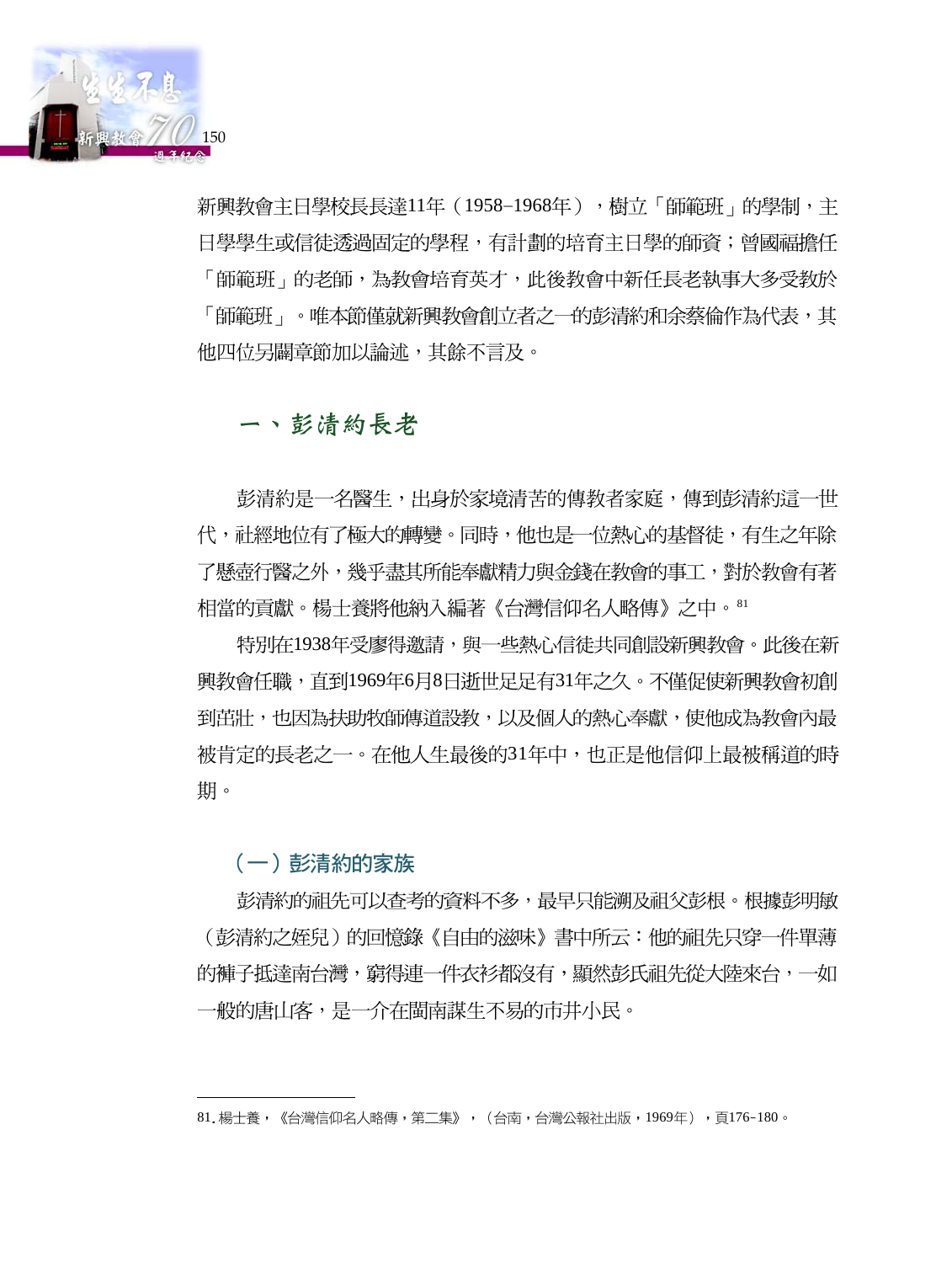

彭根祖籍福建泉州,父彭慶。其先代於嘉慶年間來到台灣,定居於土庫 (屏東平原里港東北方的小村),而以販賣種子為業。

彭根十七歲時來到阿猴(屏東),投靠二叔彭山,受雇在布店打工。二十 三歲結婚,1861年生士藏,後來再生一女鶴年。

1864年,彭根在阿猴與人合夥經營「金隆盛」開業魚行約有一年餘,因虧 本而休業,轉而耕農。不到二年,與鄰地地主發生糾紛,據傳彭根的長工巡 田,被誤認偷竊,兩方因而動武。鄰人揚言控告,彭根心生恐慌,聽傳「番仔 勢好靠」,乃決心逢禮拜日天未亮便步行到埤頭(鳳山)聽道理做禮拜。82

事經幾年,糾紛一事漸淡,彭根也就不必提心吊膽。本來只求靠勢保護而 出入教會,卻因日久而生信心。1867年遂由李庥牧師洗禮,從此信心日益堅 宗。

1871年,李庥在阿猴街街尾,租得糶米的店面設福音堂,乃雇彭根看顧禮 拜堂,兼做傳道。彭根不僅成為第一代的基督徒,也成為阿猴(屏東)教會首 任傳道師。不幸的是彭根之妻蔡甘(鹽埔區彭厝庄人)不信教,因而家裡常有 口角,彭根任傳道時,蔡甘心思短路自縊身亡,年僅三十二歲。葬於阿猴街頭 米粉埔塚地。83 僅管如此,彭根積極傳道,繼阿猴之後,也在里港、南岸、 杜君英、鹽埔、竹仔腳、加蚋埔、埤頭(鳳山)、東港、觸階(在後山即東海 岸) 等地任傳道,1884年去逝,享年四十九歲。84

彭士藏,彭根之子,繼彭根之後也成為傳道師。

士藏生於1861年,幼時隨著父親轉居各地,曾在阿里港和鹽埔就學各二 年,巴克禮牧師(Rev. Thomas Barclay)來台時,他受僱擔任廚師,並隨巴

<sup>82.</sup>吳學明,〈台灣基督長老教會入台初期的一個文化面相——「靠番仔勢」〉, (收編入《台南師範學院 鄉土文化研究所學報》,台南,民88年12月),頁118。

<sup>83.</sup> 賴永祥,〈彭士藏家傳〉,收編氏著《教會史話》,第二輯,頁164。

<sup>84.</sup>賴永祥,〈阿猴首任傳道彭根〉,收編氏著《教會史話》,第二輯,頁127-128。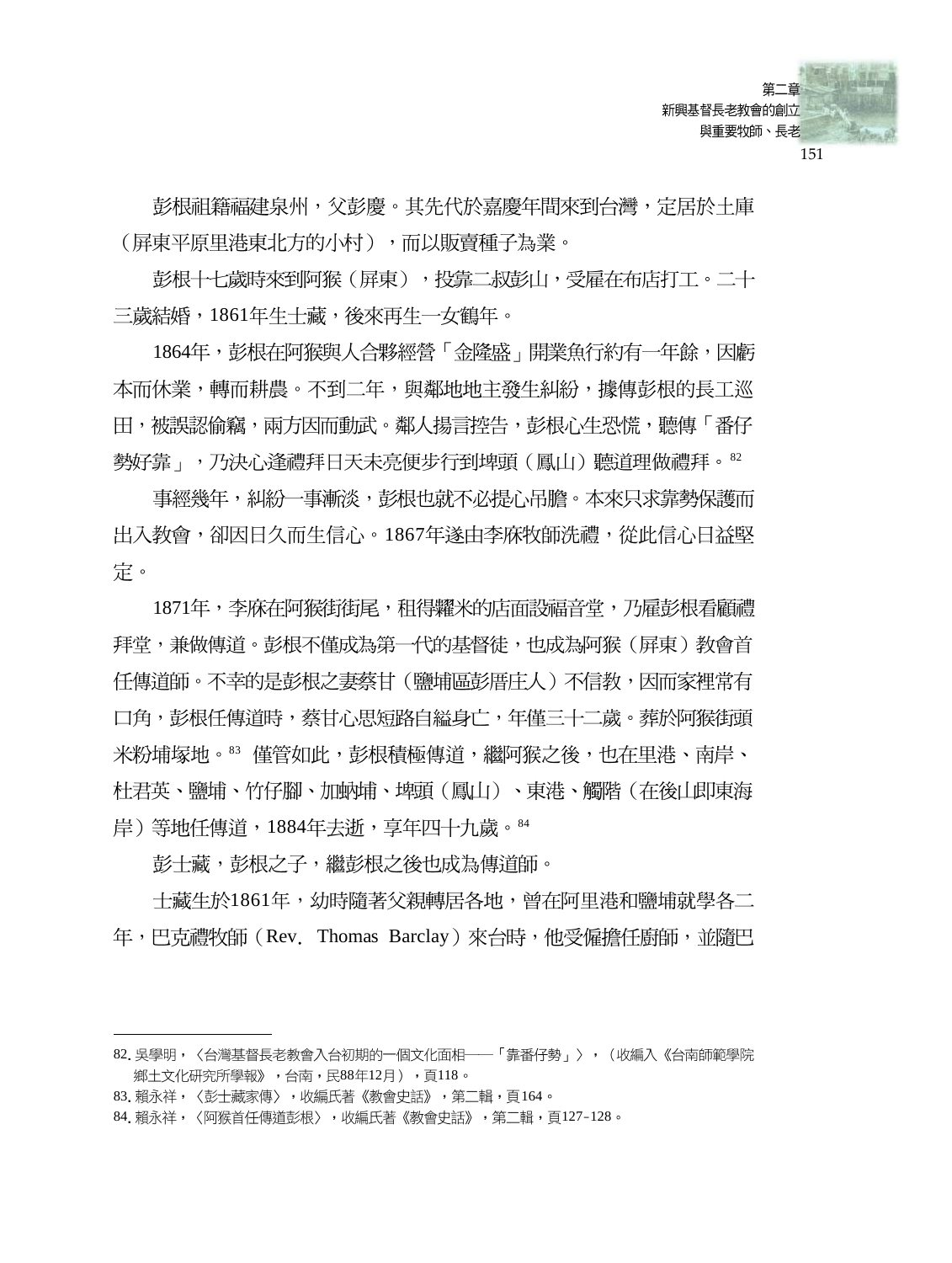

克禮移居府城,當時年約16歲。三年後相繼轉為李庥牧師、余饒理先生 (Mr. Geoge Ede )、甘為霖牧師(Rev. William Campbell)排棹。二十二歳時返 回父任地東港,與汪錦結婚。約一年餘後,又受僱為安彼得醫生(Dr. Peter Anderson)的蔚師。

十藏因為父親任傳道的緣故,得以有機會和外國宣教師接觸而受僱為廚 師。二十六歲(1886年),在宣教師的引薦之下,又准許他入大學(神學校) 就讀二年。<sup>85</sup> 此次機緣對士藏帶來極大的契機,從一名廚師改變為傳道,這 種轉變不僅影響士藏的一生,更使其後代脫離販夫走卒的階層,在社會流動有 著極大的提升。

1888年,士藏結束神學院的學業,被派到木柵任傳道,此後相繼被派到茄 苳仔(西螺,1889年)、澎湖媽宮(馬公,1890年)、阿猴(屏東,1892 年)、竹仔腳(1895年)、林後(1896年)。之後又復派到竹仔腳(1898 年)、林後(1900年)、茄苳仔(1902年)。1903年甫回竹仔腳一年,1904年 往蚋埔,1906年轉任阿里港,1909年轉往楠梓,1914年往潮州,1916年往埔羌 頭(永康),直到1918年告退,時五十八歲。士藏任傳道前後有三十年之久, 任職教會大多數在屏東地區。

士藏退休後,居於鳳山。但是並未閒賦,他擔任鳳山教會長老,其間或上 台證道或探訪,勤勞不倦,同時也關心整個高雄中會的事工,尤其是高雄地區 的教會他均予以大力協助。如高雄鹽埕教會在創設時,出力出錢,並以其名義 向人租屋為拜堂(1923年)。86 又如竹仔腳教會新建拜堂的金額,由士藏自 費建成(1930年)。新興教會初創時,彭清約(彭士藏之三子)是創設者之 一,十藏間接予以大力協助(1938年);直到設立為苓雅寮堂會,十藏是高雄 中會指派協助設立的中會委員之一 (1941年) 。87

<sup>85.</sup>賴永祥,〈彭士藏長老〉,收編氏著《教會史話》,第二輯,頁129-130。

<sup>86.</sup>台灣教會公報週刊編輯,《台灣古早教會巡禮》,(台南,人光出版社,1997年1月),頁43-44。 87. 苓雅寮堂會,小會記錄,第壹冊第一回,1943年5月14日,頁2。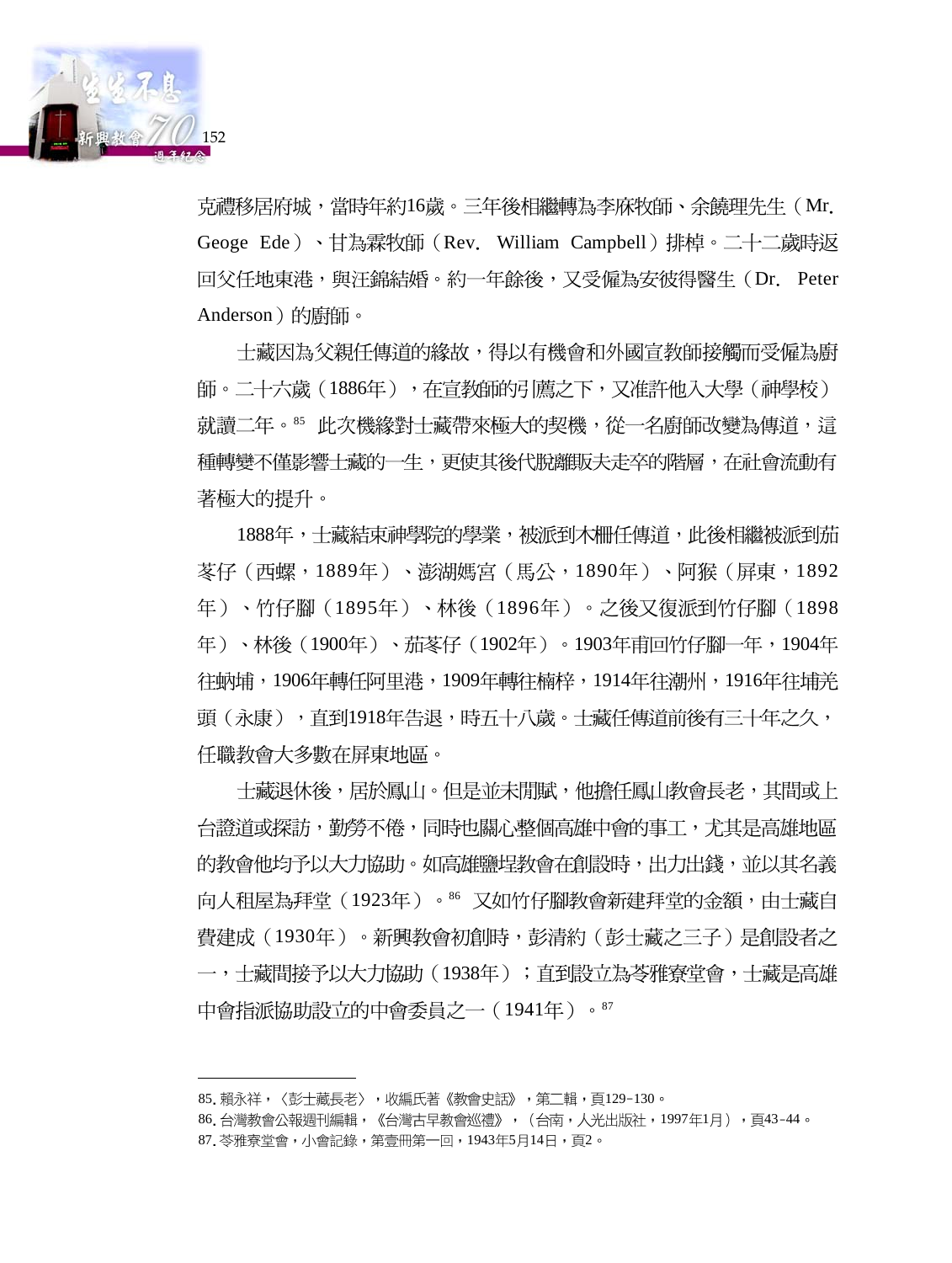

士藏生有六男三女,長男幼亡,其餘是清標(1883年4月25日生於台南火 炭程)、清約(1888年2月25日生於阿猴)、清靠(1890年11月14日生於澎湖 媽宮)、清良(1893年8月2日生於阿猴)、清泉(1896年5月12日生於竹仔 腳)、美玉 (1900年8月21日生於竹仔腳)、秀玉 (1903年8月15生於加蚋 埔)、玉女(1907年2月21日生於阿里港,為士藏和繼室鳥松腳人林色所 生 )。士藏於1945年別世,享年八十五歲,葬於鳳山鳥松腳。

清標畢業於台南神學院,是一名傳道師。清約、清靠和清良均就讀台灣總 督府醫學校。清約和清良開設育仁醫院於鳳山市,清靠先在大甲開業,後來在 高雄市開設彭婦產科醫院。

彭氏家族的家世,到了彭清約這一代有著極大的轉變,兄弟五人有一人成 為牧師,三人成為醫生,均屬社會中高階級分子。彭氏兄弟在高雄及鳳山開業 行醫,由於醫術精良,為人中肯,頗孚人望,成為高雄地區的領袖人物。清約 曾任終戰後高雄市新興區第一任區長(1945年)。清靠在1947年間任高雄市參 議會議長,在「二二八」事件中被推為高雄市「處理委員會」主席,率領代表 團前往彭孟緝軍營內要求撤退巡邏隊,反遭逮捕捆綁,代表團內有人被苦刑槍 殺,清靠雖被釋放,但此後不再參與公共事務。88

清靠育有三子,明哲、明輝,和明敏。明哲和明輝是醫生;明敏是法學博 士、台大教授。明敏於1964年和學生魏廷朝、謝聰敏發表「台灣人民自救宣 言」,而被判刑八年,1965年因國際輿論壓力而得以特赦;1970年逃亡瑞典、 美國。戒嚴解除後1972年返國,曾經代表民主進步黨參與1996年中華民國總統 選舉。

彭士藏後裔,家門鼎盛。第二代(清標兄弟)產出牧師一名,醫師三名; 第三代(明敏兄弟)產出醫師八名、博士五名、傳道師二名;第四代產出醫師

<sup>88.</sup> 彭明敏,《自由的滋味——彭明敏回憶錄》,(台北,前衛出版社,1988年9月),頁79-80。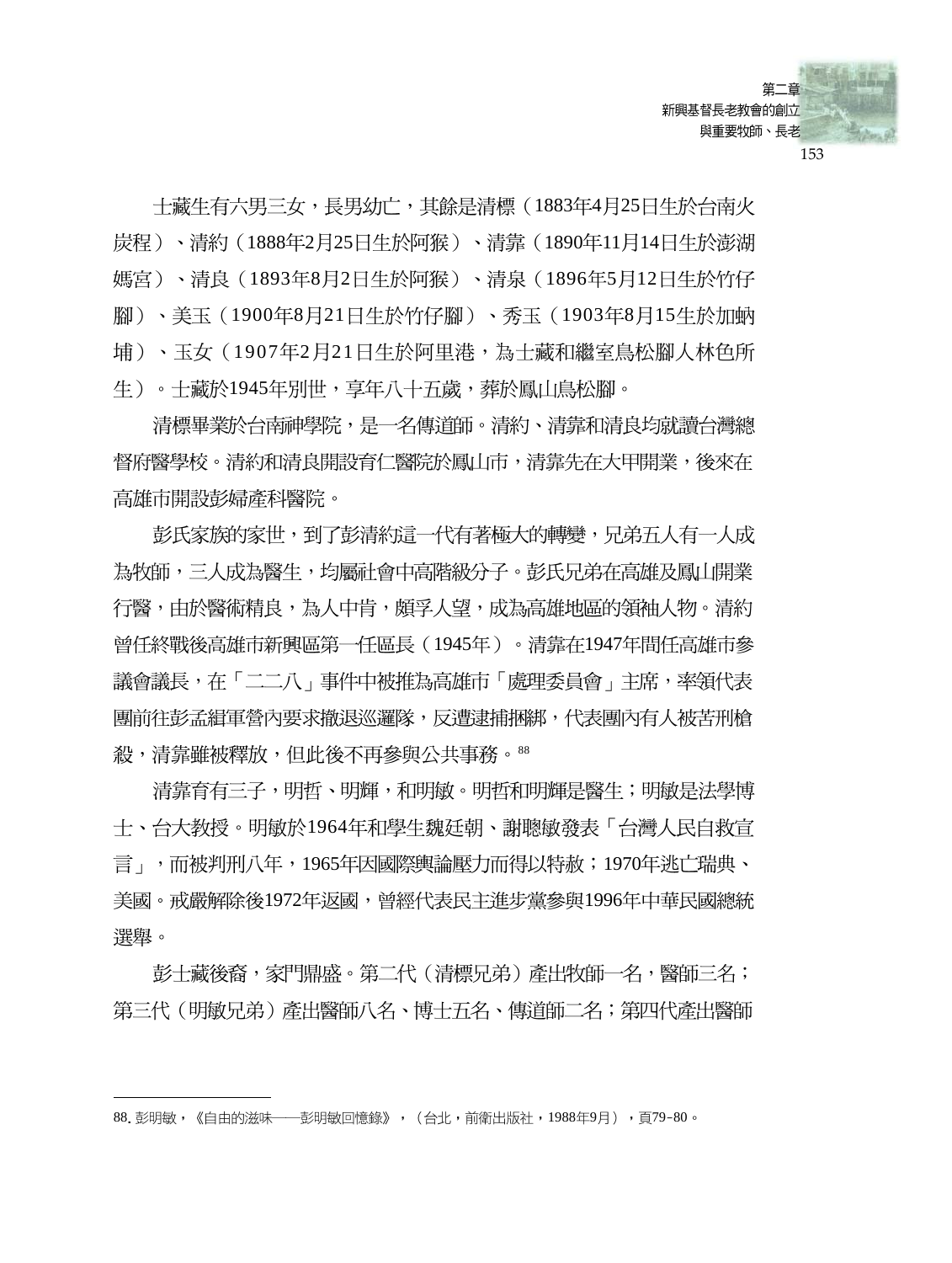

七名、博士二名。89 可稱得上是一個人才濟濟的家族。

(二) 彭清約的生平事蹟

彭清約於1888年2月25日出生於阿猴。出身於傳道者家庭,自幼隨著父親 遷徙到各地。兄長清標也是傳道師,父兄均無豐沃收入,清約幼時生活相當清 苦,曾經到田裡耕作或是上山拾柴。入學前在禮拜堂接受宗教教育,並進入里 港小學讀書,十四歲入學「長老教中學」,並接受宋忠堅牧師洗禮入教。十八 歳畢業,隋之派往旗山木柵庄禮拜堂仟小學教員,十九歳轉仟蕃藷寮(今高雄 縣旗山)公學小教員,二十歲考進台灣總督府醫學校就讀,得到公費研修醫 學。二十五歲畢業,學成後在阿猴醫院服務一年,二十六歲遷徙到鳳山市鳳山 中街開業育仁醫院,並以所得協助二位弟弟清靠、清良就讀醫學校。二十七歲 娶台南成章鄧阿進次女鄧碟為妻。

在鳳山時即參與鳳山長老教會的事工,擔任該會主日學教員、校長,以及 禮拜前的唱詩工作。

開業九年後,再赴台北醫院淮修小兒科,一年後又回鳳山和清良共同從事 醫療工作。1927年在高雄市鹽埕町設立分院,上午在鳳山,下午在高雄工作, 晚間返回西子灣自宅。之後清良自行開設清良醫院。

二次大戰期間,日軍命令住民遷出西子灣,清約在鳳山和鹽埕町的診所均 受美軍轟炸,無法工作。當時居住在高雄的市民多數疏散到高雄縣大社鄉觀音 山附近,清約亦疏散到該地,與女婿李茂森共同開設診所直到終戰。1945年8 月終戰後搬回高雄市新興區明星街24號開設診所,同年苓雅寮教會(新興教會 前身)從苓雅寮遷移到新興區,即是借用清約住宅開始聚會。

<sup>89.</sup> 彭明聰(彭清約長子)提供〈彭家家系表〉, 1978年7月9日, 入編《彭清約長老紀念專集》, (高雄, 該會長執會出版,1982年6月),頁128-129。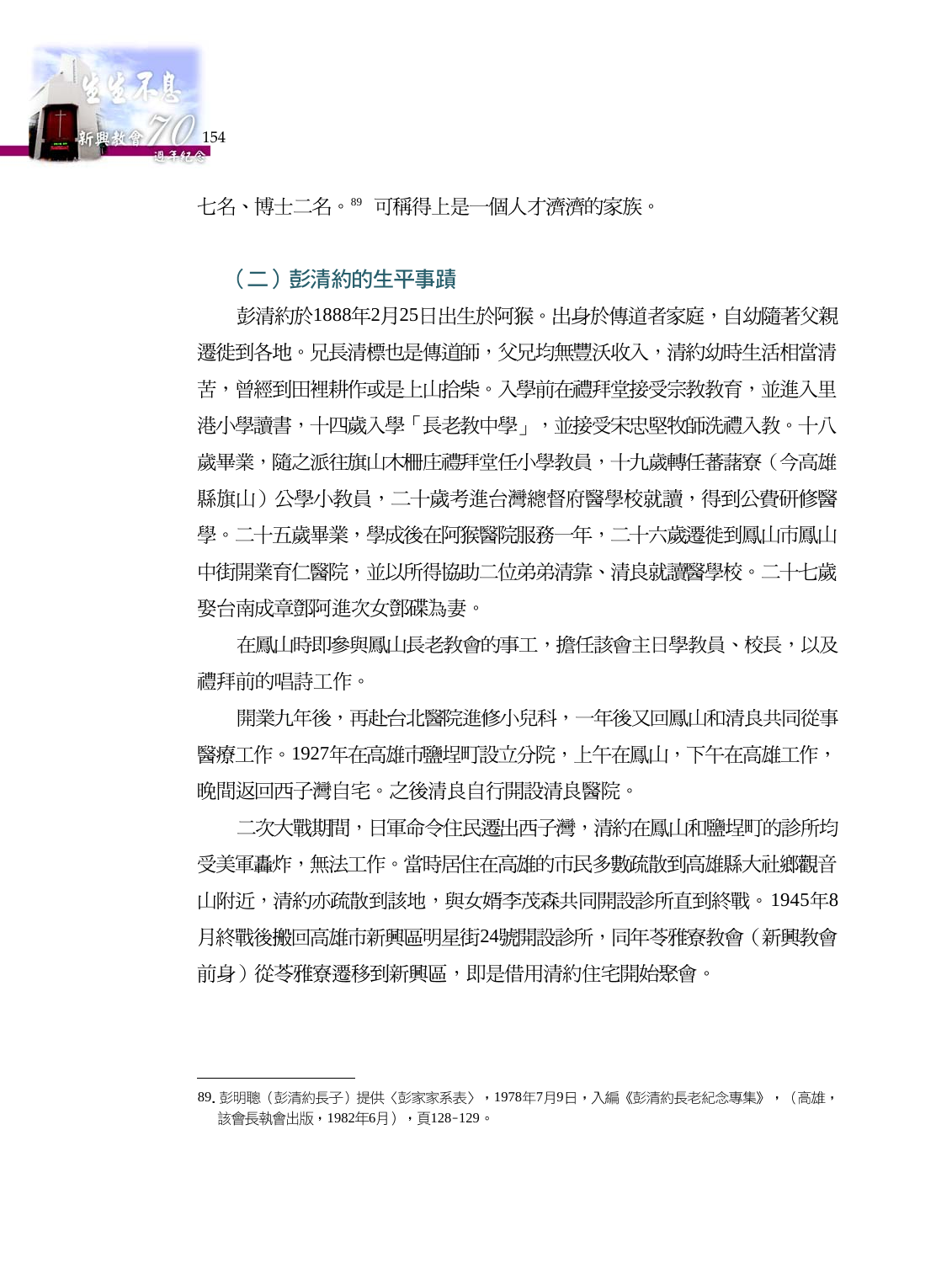

1945年年底,彭清約被潾選為新興區區長。當年終戰後,高雄市為國民政 府接收,當時一切制度仍沿襲日據時期的部落區會。幾經縮編,重劃全市十九 區到1945年(民國34年)12月1日調整為十區,遴選當地富有聲望公正人士充 任區長。當時彭清約被潾選任命為區長,許玉崑為副區長。由此可知彭清約在 地方上為人清廉公正,深得人心,並且頗富人望,才能為人所肯定。90 1946 年 (民國35年) 1月1日各區區公所正式成立,並辦理區長選舉事官。彭清約無 意仕途,淡薄名利,於是辭去區長一職,專心於行醫及教會事奉。

翌年(1946年)次子明睿由大陸東北返台,診所搬到鹽埕區大公路父子二 人共同經營,1955年明睿獨自開設彭小兒科於鹽埕區七賢三路,清約仍繼續大 公路育仁醫院的工作。

彭清約對傳道事工的熱心,並不僅止於新興教會。在1950年(民國38年) 9月間,有鑑於斗南位居於縱貫、台西之間的交通要衝,是一處雲林地區的重 要鄉鎮,有設立教會的必要,於是自費傳道,並熱心開拓,當時得到斗南地區 部份信徒和嘉義中會傳道部的幫助。於1951年3月22日在信徒沈祈安家中正式 設立聚會所。此為斗南教會設立的開始,彭清約為該會第一仟傳教師,並且擔 任主日學校長。1957年6月16日購得延平路4號土地及民房為臨時聚會所之用, 斗南教會開始擁有土地和聚會場所,在開拓的工作中,彭清約出力最大。91

1964年起,清約身體狀況日漸衰退,有動脈硬化、心室肥大等病症出現。 1967年結束大公路診所,遷回明星街半日行診,半日休息。但此後時常發生心 律不全症狀,於1969年6月8日因為急性心肌梗塞突發,而逝世於台大醫院,享 年八十二歳。92

<sup>90. 《</sup>高雄市志民政篇》, (高雄, 高雄市政府文獻委員會編印, 民國70年9月), 頁158。

<sup>91.</sup> 台灣基督長老教會總會, 《台灣基督長老教會設教120週年年鑑》, (台南, 台灣基督長老教會總會, 1985年12月),頁414。

<sup>92.</sup> 彭明聰(彭清約長子),〈先君彭公事蹟〉入編《彭清約長老紀念專集》,頁3-5。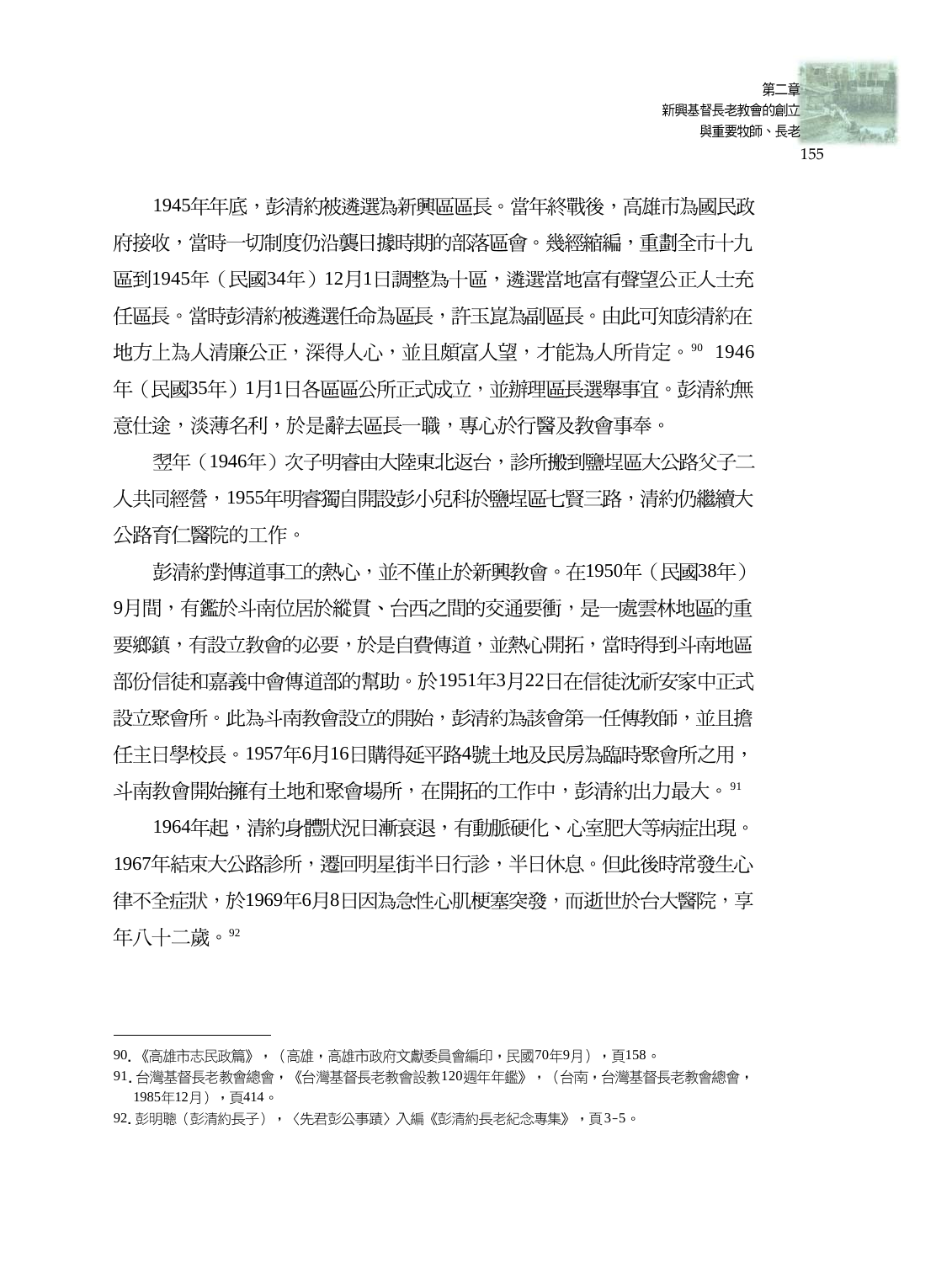

彭清約盡其一生除了醫人治病,幾乎大部份的時間和精力都用諸於事奉教 會,他熱心的奉獻和善待傳道者一樣為人稱道。

彭清約大約有32年間(1938-1969)在新興教會任職,不僅是本會創設者 之一,更被視為是信徒的模範。本會為紀念這位長老特地予以最崇高的教會 葬,以表彰他對教會的貢獻。

彭清約育有四男四女。長男明聰,是醫學博士,曾任國立台大教授,台大 醫學院院長,曾獲教育部學術獎(醫科),1978年7月被選為中央研究院院 十,現仟台北濟南教會長老。次男明睿,醫牛,自行開業彭小兒科醫院。三男 明俊,任高雄醫院外科主任兼皮膚科泌尿科主任。四男明聖,化工博士,任職 美國蒙山多公司。長女靜安,適李茂森醫師,於鳳山開業杏林小兒科醫院。次 女靜修、三女靜香、四女靜淵均早夭。93 清約子嗣多為俊傑之士。

(三) 彭清約對教會的貢獻

彭清約出身於基督教家庭,自幼受宗教教育薰陶,並參與教會的聚會和活 動。年輕的時候在鳳山開業行醫,曾經參與鳳山長老教會的事工。1951年3月 曾開拓斗南教會,並為該會第一任傳教師。

自1938年起即全力參與新興教會的創設和所有事工,對新興教會有著相當 的貢獻。在其任職的32年間的後半期,與牧師蘇天明有著良好的同工。蘇天明 在《彭清約長老紀念專集》序中記述如下:94

回想一九五四年二月十一日,就任新興教會牧職以來,十六年之久與 彭長老相處的生活,想起各種的聚會 (例如九年之久的倍加運動、晨更祈

<sup>93.</sup> 彭明聰(彭清約長子)提供〈彭家家系表〉,1978年7月9日,入編《彭清約長老紀念專集》,頁128- $129c$ 

<sup>94.</sup> 蘇天明,(序文),入編《彭清約長老紀念專集》,頁1。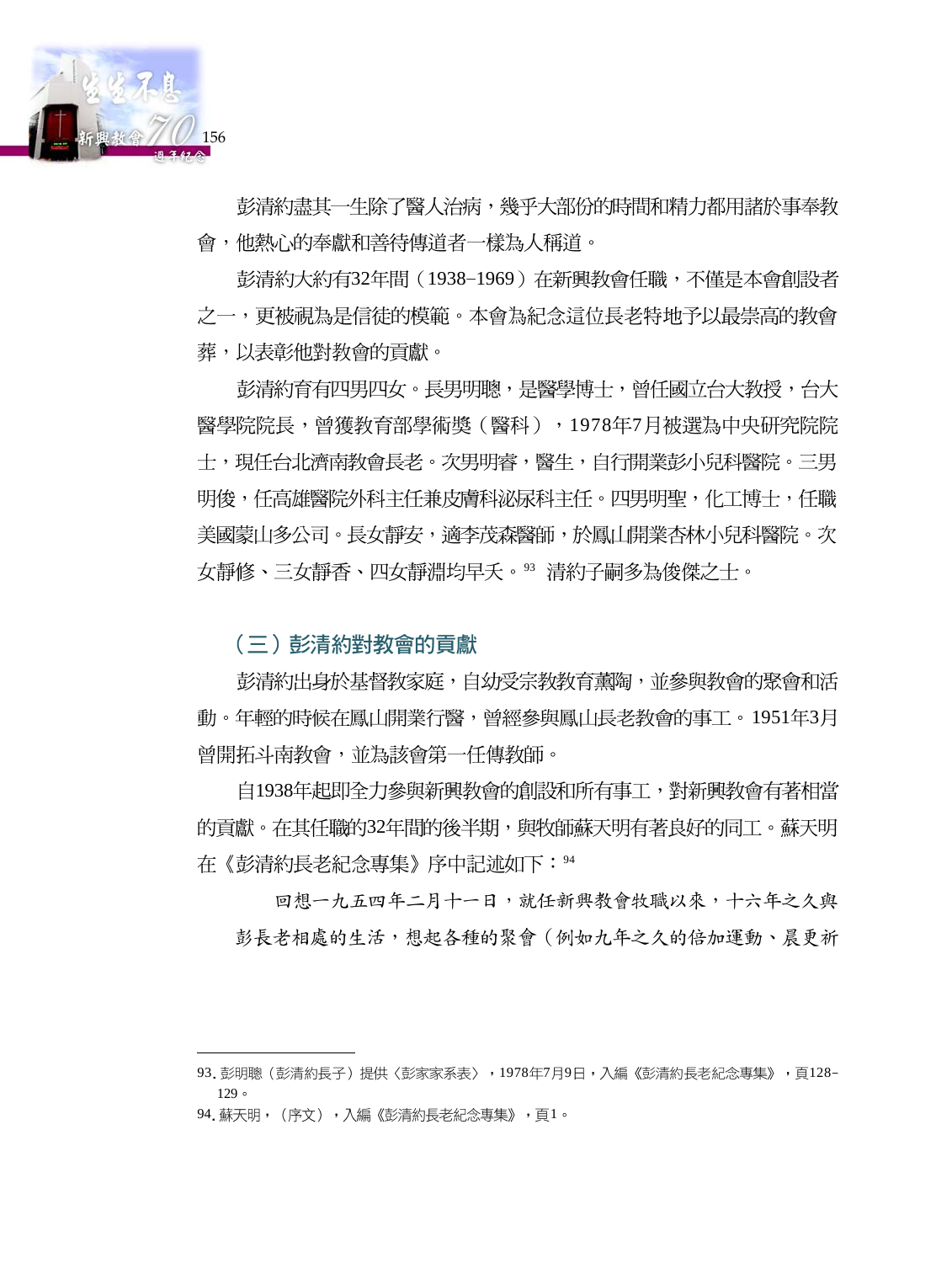

禱會、家庭禮拜、主日禮拜、主日學、各種靈修 會,凡他知道的集會一定參加。),愛人的精 神,默默無言無語,以實行為原則,正是基督徒 的模範。他名為小兒科醫生, 實在是一位教會的 牧師。自始至終關心傳教者的生活。無論疾病、 經濟、教育,由他受恩的人許多。他不求世上的 名利,將一切的榮耀歸於上帝。

本處所討論的範圍界定在彭清約仟職新興教會的 期間,對本會所作的貢獻,將分為(1)創設新興教會。 (2)積極參與新興教會事奉。(3)對新興教會的貢獻。 三個部份來介紹。

圖 2-3-1 彭清約長老遺像



資料來源:本會彭清約紀念圖書館提供

### 1. 創設新興教會

彭清約與新興教會的淵源始自1938年。當時日本政府正積極進行南進計 劃,高雄港被分期築建,市區也被分期規劃。1930年之後高雄地區大型工業工 場陸續興建,因勞力的大量需求,幾年之間,臨近鄉鎮的人口大量遷移湧入苓 雅、前鎮地區。牧師廖得將苓雅地區的信徒加以召集聚會禮拜。同時邀請彭清 約等人共同協力參與傳道設教的工作,因而產生了「前金傳道所」。

經過了三年的努力,禮拜人數有著顯著的增長。1941年2月12日向高雄中 會提出申請,獲准升格為堂會,是為「苓雅寮堂會」。同年5月25日舉行第一 次聖餐,陪餐者有五十一名之多。同年6月15日第一次選舉長執,彭清約被選 為長老,但是他卻自認作工即可,不需任職而謙辭長老一職。

1941年太平洋戰爭爆發,高雄地區飽受戰火轟炸,教會聚會活動被迫於 1943年底暫時停止。直到1945年9月戰爭結束,才又恢復聚會。

苓雅寮堂會會友又回到戰爭前聚會的地點——青年路和成功路—帶禮拜。 但是時隔不久,鄰沂的五福路也有其他的信徒聚集另行聚會。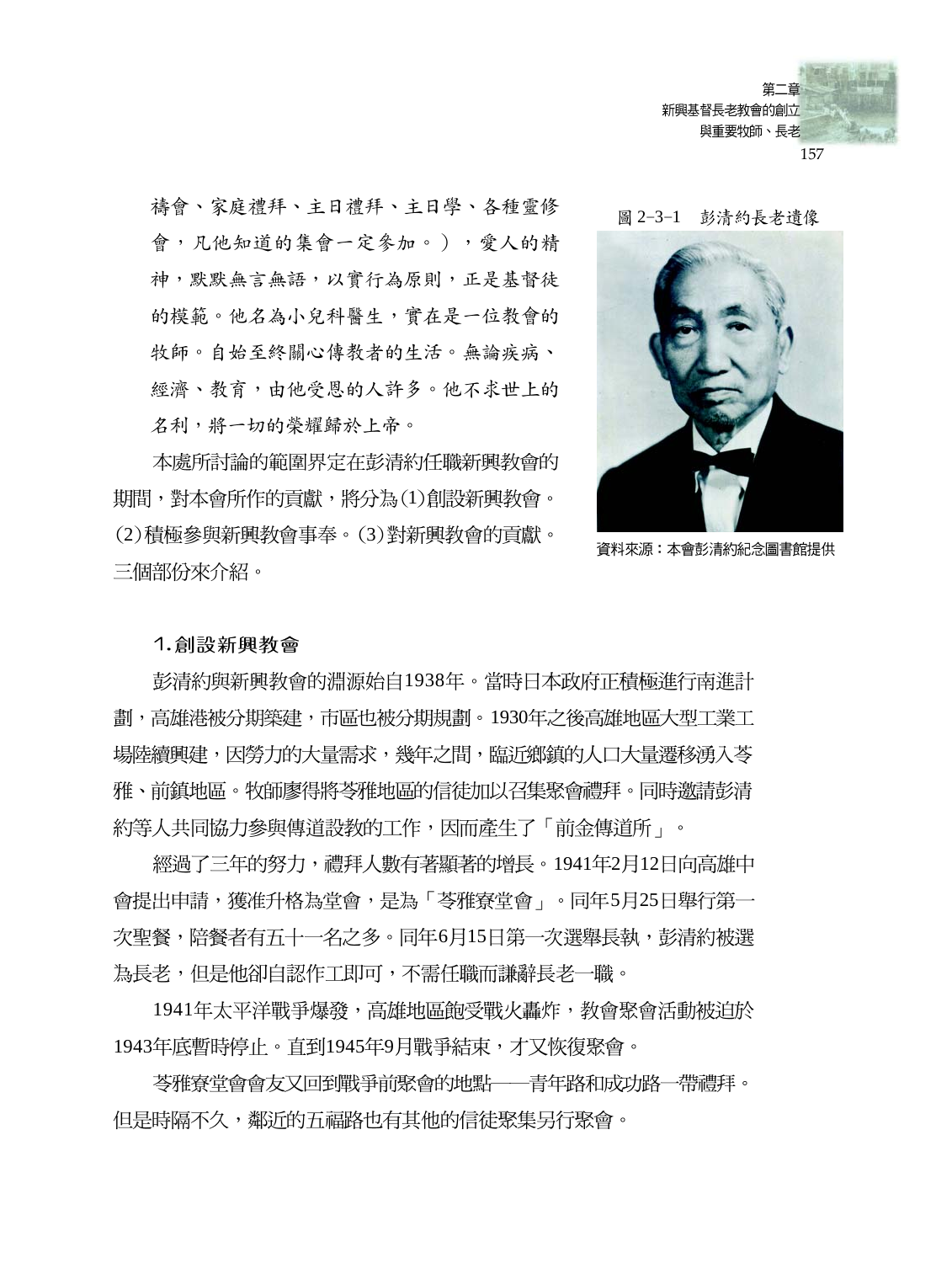

在中會協調下決定,苓雅寮堂會轉移到新興地區,而將前金地區讓給 已經聚會的信徒,這些信徒在李幫助、林啟三和楊金寶領導下,設立了 「前金基督長老教會 」。而後購地建堂,彭清約給予極大的協助,使得購 地得以順利完成。95

苓雅寮堂會遷移到新興地區,即在該區的明星街二十四號彭清約的診所兼 住宅聚會,遷移一事能夠順利進行,最主要得力於彭清約願意提供住宅供教會 聚會之用,使教會無後顧之憂,能夠不為聚會地點沒有著落而傷神。此處地點 既屬新興區轄管,自此教會名稱更名為「新興基督長老教會」。教會在此聚 會,直到1948年10月新禮拜堂竣工為止,約有2年5個月。

彭清約大力協助教會,使得新興、前金二處教會得以在終戰後短短二年間 順利設立,當時教會的教勢微弱,設立過程卻沒有遭過遇太大的阻礙,彭清約 助力甚大。

1948年10月17日,彭清約再次被選為長老,並正式宣誓就任,此後終其一 生在新興教會盡心盡力從事教會事工。

### 2.積極參與新興教會事奉

彭清約曾於1955年1月2日受新興教會小會議定為第三任主日學校長,% 在 他任職校長的期間(1955-1958年)不僅從不缺席,凡事更是以身作則,主日 學學生大約上午8時到教會,他則在7時半就到教會作些準備工作,對於學生的 出席狀況深入瞭解。

對於主日學的老師(志工)恩威有加,一則關心疼惜這些自願事奉的老 師,一則也嚴加要求老師要有好品行,並且制定「品行審査表」要求老師時時

<sup>95.</sup>台灣基督長老教會總會,《台灣基督長老教會設教120週年年鑑》,頁555。

<sup>96.</sup> 新興基督長老教會,小會記錄,1955年第一回第6條,1955年(民國44年)1月2日,無頁碼。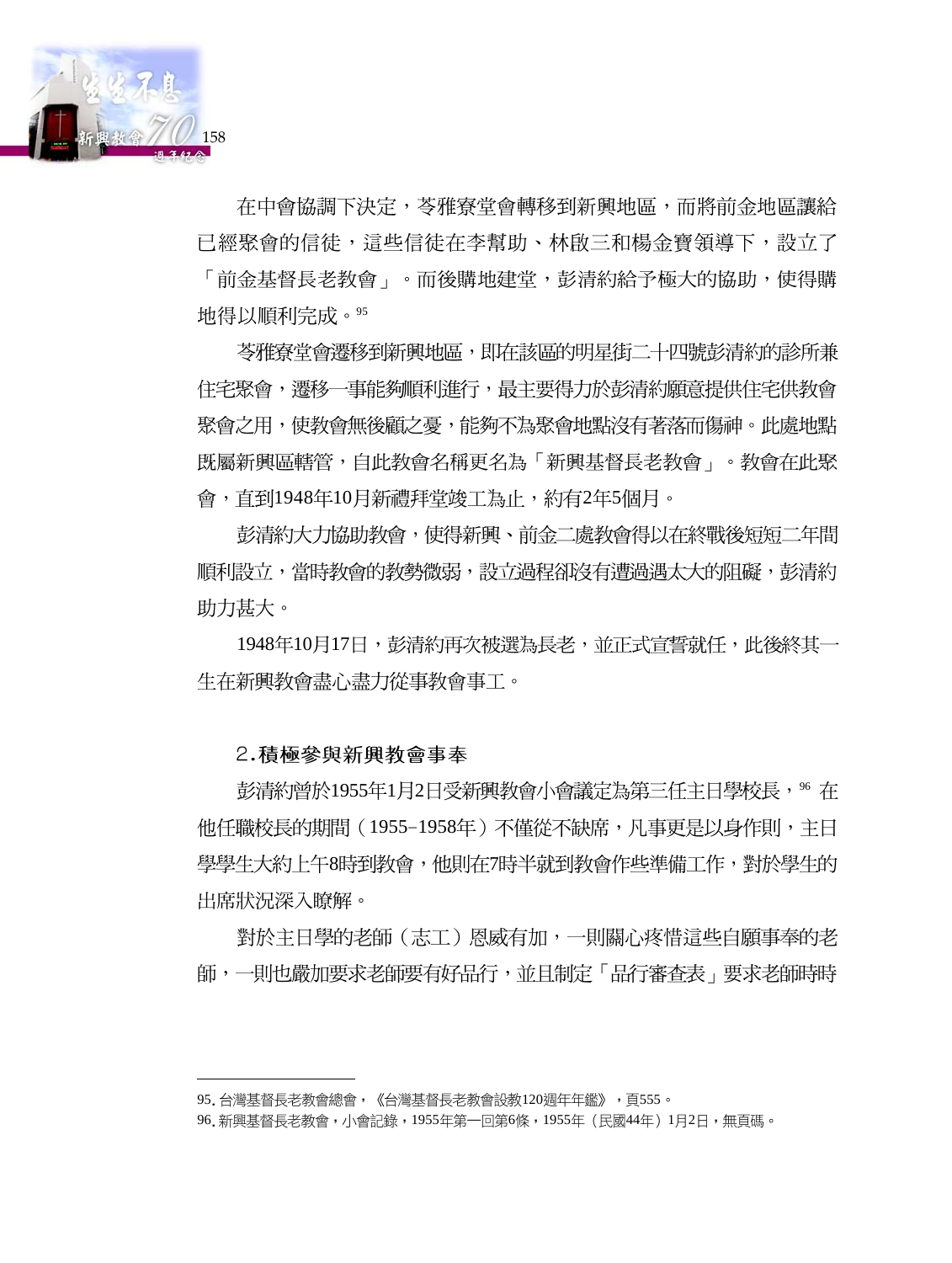

自省。"時常聽見他最愛引用的聖經章節「凊凊彩彩做耶和華的工者,著受咒 詛。(耶利米書四十八章10節)」來自我鞭策。對於這種認真忠心教會的態 度,教會信徒對他是又敬又畏。

同時他也是長老之中的意見領袖,因此教會內重大的決策,大多會激請他 參與,並且聽取意見。

例如:1953年間,鍾茂成牧師辭意甚堅,教會決定新聘牧師,彭清約為四 名聘牧小組之一,日為召集人。事後蘇天明受監選以及到仟,大多由彭清約主 導。88 又如1968年聘請牧師吳德聖,他也是五名決策者之一,具有決定性的 影響力。"在聘牧過程中,彭清約多次自備便當到受聘者的教會去深入瞭解, 並參與禮拜,聽其講道,才作決定。

他的用心,使受聘的牧師大為感動,受聘到新興教會之後,認直傳道設 教,不餘遺力。蘇天明任職新興教會三十六年(1954年2月18日-1989年12月25 日),不僅塑浩今日新興教會的規模,在其他的職位上均有傑出的表現;吳德 聖雖然仟期不長(1968年8月-1973年1月),但在仟期之中協助蘇天明牧會, 成為主要的左右手,在協助設立教會的事工上積極任事。呼籲教會購買教會基 地,並積極策劃推展,使新興教會在短期中,完成購地的願景,新興教會真正 擁有土地和建物,並且為墓園的設立四處奔波張羅,墓園的設立使高雄地區的 信徒有了安葬處所。由於彭清約的慧眼選才,這二位牧師對於教會的貢獻既深 目遠。

彭清約對傳道者的照顧,也是鮮為人知的事。初期的傳道者薪資不高,加 以子女眾多,生活非常清苦,彭清約經常以默默、私下贈與的方式,予以協

<sup>97.</sup> 新興教會週報,高雄,該會發行,1955年5月8日第19卷,頁76;1955年5月22日第21卷,頁84。

<sup>98.</sup> 新興基督長老教會,小會記錄,1953年第四次第8條,1953年7月23日;同年第七次第6條,1953年10月18 日,無頁碼。

<sup>99.</sup> 新興基督長老教會,小會記錄,1968年第二次第3條,1968年5月19日;同年第三次第9、10條,1968年6 月9日,無頁碼。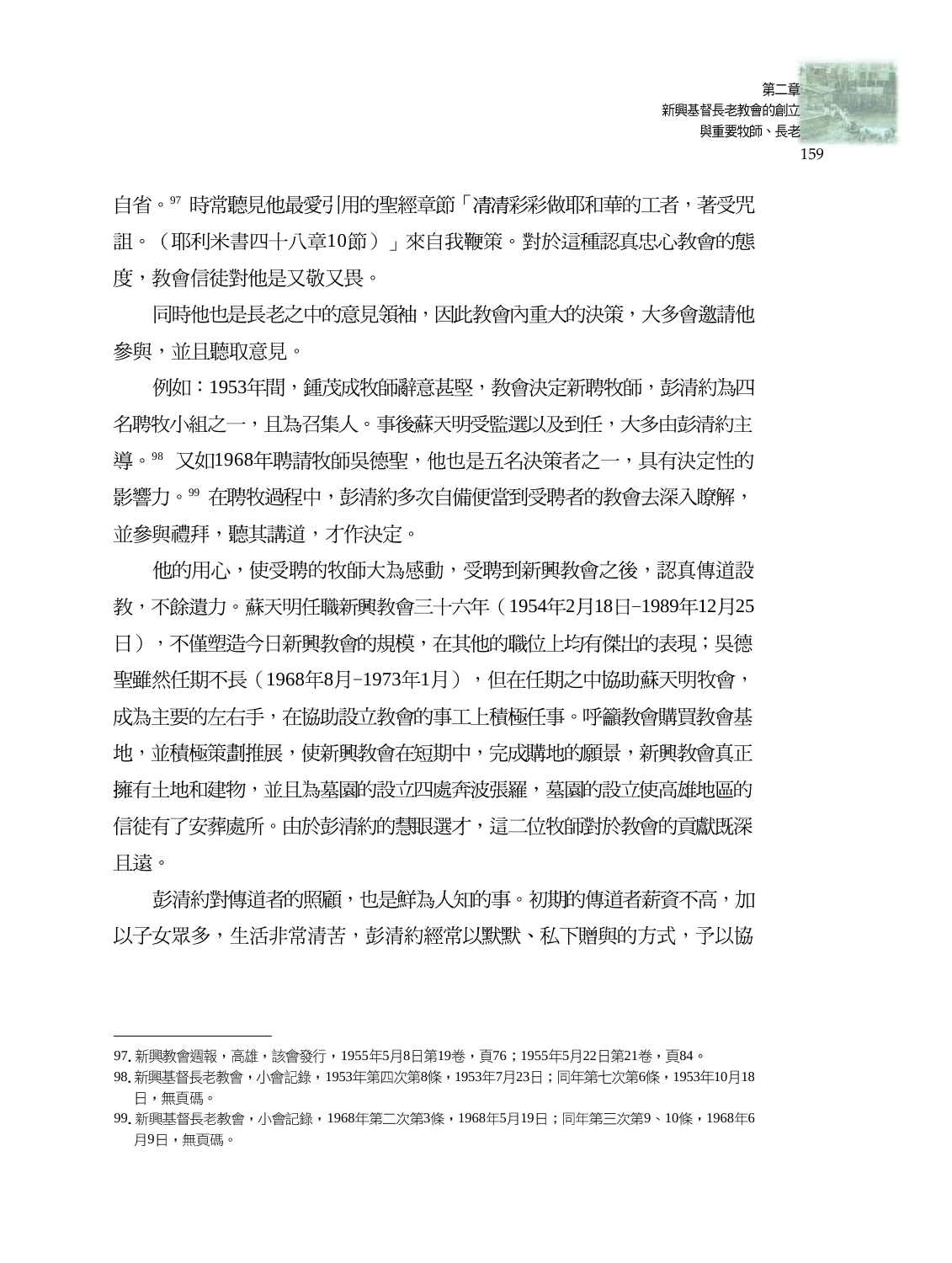

助。特別是在學期註冊或是購屋之時,均是適時伸出援手。蘇天明子女們在其 父告別感恩禮拜中以「耶和華以勒——紀念隱名者的幫助」為題,100 敘及其 父購買住宅作為退休後的棲身之地,在無力付款之際,忽然某日會客桌上有人 放置一個信封,內置現金,金額正符繳付頭期款所需。因信封上沒有任何署 名,使受惠者無從退還,但已心中長存感恩,知情者均知能夠有此財力奉獻, 又深知牧師及時需求者,非彭清約莫屬。這些無微不至對傳道者的關懷,使他 們在感動之餘,更加努力去傳道。

## 3.對新興教會的奉獻

此外,彭清約對於教會的熱愛,幾乎傾盡其所有奉獻用於傳道事工之上。 在其有生之年,將三筆土地奉獻給教會作為傳播福音之用。

(1)十地位於高雄醫學院對面,彭清約奉獻此塊十地的原意是要建築一個 以基督學生為中心的社區,培養高雄醫學院學生的信仰,使他們能夠成為基督 徒,畢業後一方面行醫,一方面能夠傳播福音。可惜,後來事與願違。此地成 為安生教會的基地,另部份與建築商合建房舍,出售後款項改變用途,成為新 興教會建築新建堂的基金。

(2)位於台中市北屯區大坑段。彭清約於1967年1月將此塊土地奉獻給長老 教會總會,並且建築為靈修營地,乃今日黎巴嫩山莊。101

(3)位於高雄市三民區三塊厝段,佔地有773坪。奉獻新興教會當作新設教 會之用。後來因為辦理登記的延誤,以及龐大增值稅無力負擔,以致此塊土地 無法使用,至為可惜。

此三塊土地無論在往昔或是今日來估算都是一筆相當龐大的財產。彭清約 卻心甘情願的奉獻給教會,其熱愛教會的情操令信徒們非常敬佩。

<sup>100. (</sup>蘇天明) 子女們,〈耶和華以勒――紀念隱名的幫助〉,入編《生之禮讚》, (高雄,台灣基督長老 教會壽山中會、新興教會治喪委員會出版,2000年3月11日),頁35-36。

<sup>101.</sup> 新興教會社會館會議記錄,第一次,民國56年1月22日,無頁碼。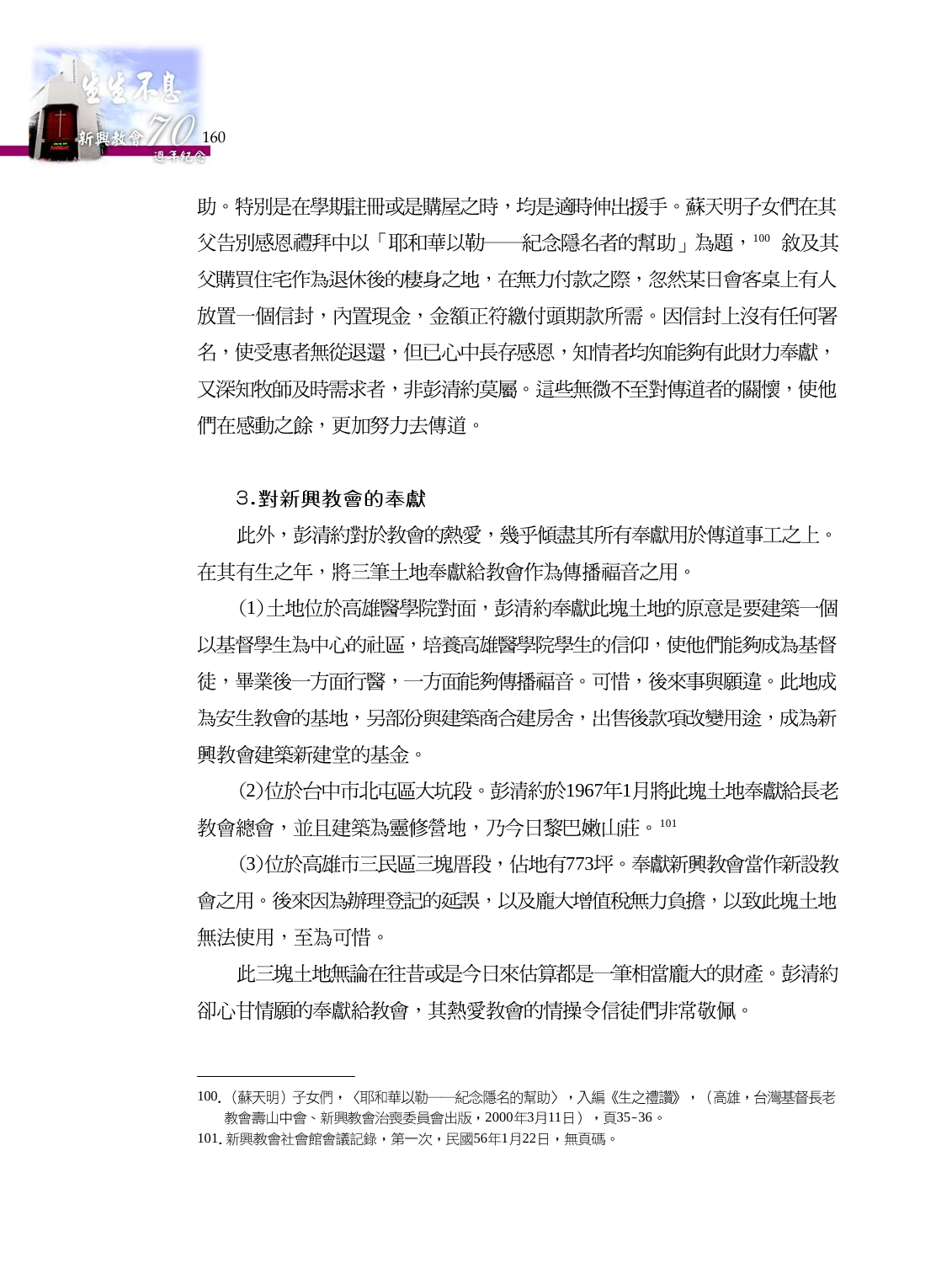第二章 新興基督長老教會的創立 與重要牧師、長老 161

偸

含义

士

運

Ł

 $\lambda$ 

 $\overline{\phantom{a}}$ 

 $t\bar{f}$ 

υX

团

法

合作

基

箱

 $\frac{1}{\sqrt{2}}$ 段

老  $\geq$ 

毅

全名  $\sqrt{2}$ 

 $\not\preceq$ 

 $\tilde{A}$ 

 $\vec{r}$ 

有高

雄

印 财  $\overline{b}$ 

画三次

区

 $\leq$ 

堍

恩

暦

旱

装

書

圖 2-3-2 承諾書影本 (一)

留 苏  $6h$ 怎 カミニ 猜 RBO  $\sqrt{3}$ 福  $\sqrt[4]{2}$ \$  $\frac{4}{5}$  $W$ 子经 半老  $rac{1}{2}$ 機者鞭  $\frac{1}{3}$  $\overline{\Theta}$ 地是修理提供建築模要多省会 段 法考 大学生染 第宿舍之间 一九五 圖 2-3-3 承諾書影本 (二) 在雪 忧 凌 榜 躇 保新 r, 便 少 4  $\angle$  $\circ$  $\frac{1}{2}$  $\overline{\phantom{a}}$ 员坦 為現然不礼  $\sqrt{p}$ ā 化 特  $x =$ 記 教 资 白書舞  $\overline{1}$ 火 全三三 总 怦  $\begin{bmatrix} 1 \\ 1 \end{bmatrix}$ 化積の \* 尿  $\overline{L}$ 纸  $\dot{\phi}$ **BASE** 法  $b$ 位 责 良 田  $72$ 出議  $35$ 回 益 经  $\frac{1}{2}$ 堂及 空 讃 钟  $\frac{3}{4}$ 版 伐 化 天 一  $\phi$  $9^{17}_{11}$ F 矢 刮 ł 秘密运 (日 四 é  $\overline{B}$ 缶  $\xi$ 海  $\mathcal{P}$ 请 萘 新 诗 一组点区 京  $\sqrt{2}$  $143$ 俊 传 資料來源:新興基督長老教會歷史資 基督長 金及曾 料館提供。2008年3月。 古山 말 方 星 位 待 秋 云 曲  $\frac{9}{2}$ 商 子 資料來源:新興基督長老教會歷史資料館

提供。2008年3月。102

102. 新興基督長老教會,小會記錄,1969年第六次第4條第3項,1969年6月29日,無頁碼。